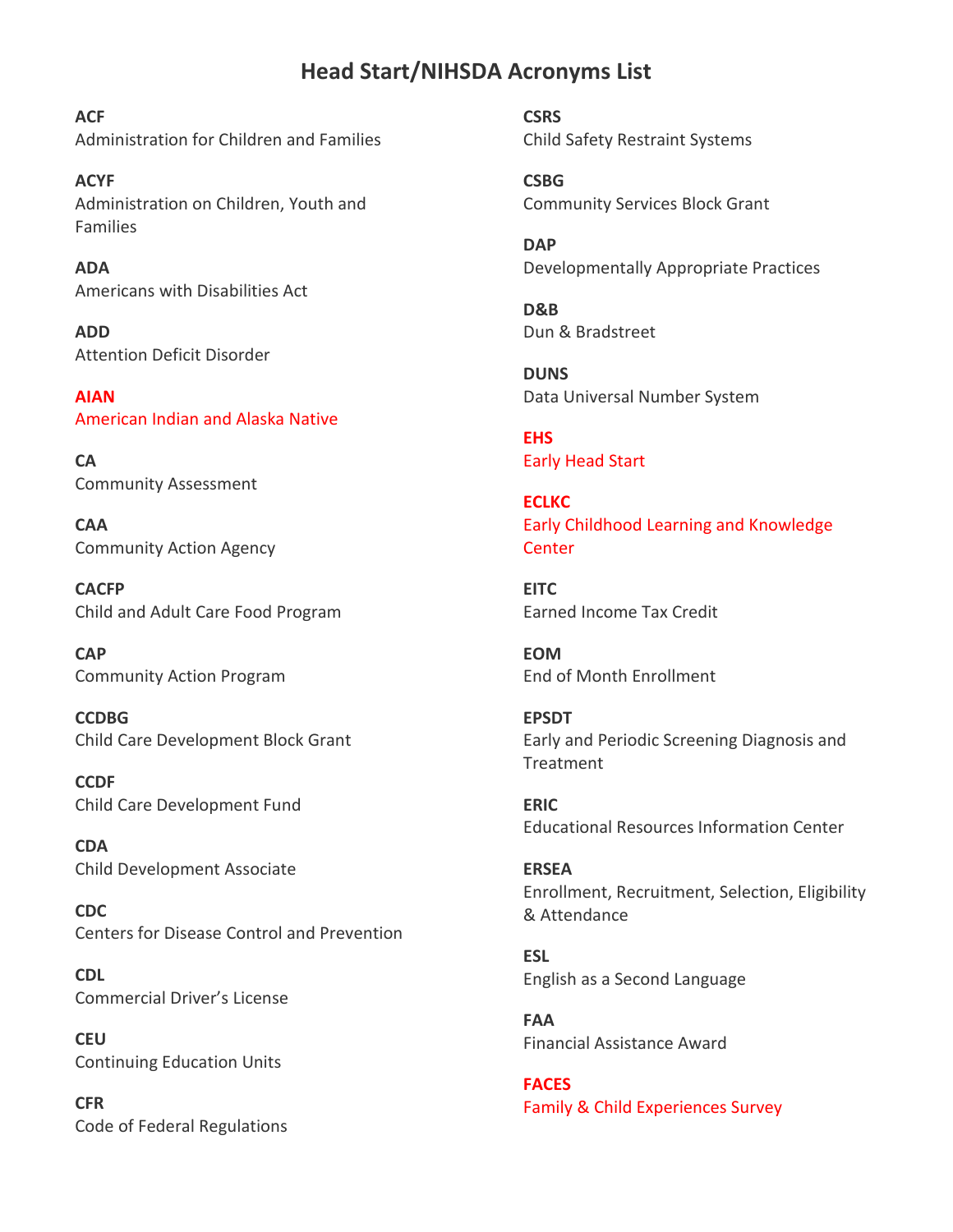**FAPE** Free Appropriate Public Education

**FAQ** Frequently Asked Questions

**FCP**  Family & Community Partnerships

**FPA** Family Partnership Agreement

**FTE**  Full-Time Equivalent

**FYSB** Family and Youth Services Bureau

**FY** Fiscal Year

**GABI** Grant Application Budget Instrument

**GAO**  General Accountability Office

**GED**  General Equivalency Diploma

**GPO**  U.S. Government Printing Office

**HHS** U.S. Department of Health and Human Services

**HSAC** Health Services Advisory Committee

**HSCO** Head Start Collaboration Office

**HSES** Head Start Enterprise System

**HSFIS** Head Start Family Information System

**IDEA** Individuals with Disabilities Education Act

**IEP** Individualized Education Program

**IFSP** Individualized Family Service Plan

**IM** Information Memorandum

**KM**  Knowledge Management

**LEA** Local Education Agency

**LEP**  Limited English Proficiency

**LRE** Least Restrictive Environment

**MCS** Management Consultant Service

**MIS**  Management Information System

**MOA**  Memorandum of Agreement

**MOU**  Memorandum of Understanding

**NCAI** National Congress of American Indians

**NCLB**  No Child Left Behind Act

**NHSA** National Head Start Association

**NHTSA**  National Highway Transportation & Safety Administration

**NICCA** National Indian Child Care Association

**NIEA** National Indian Education Association